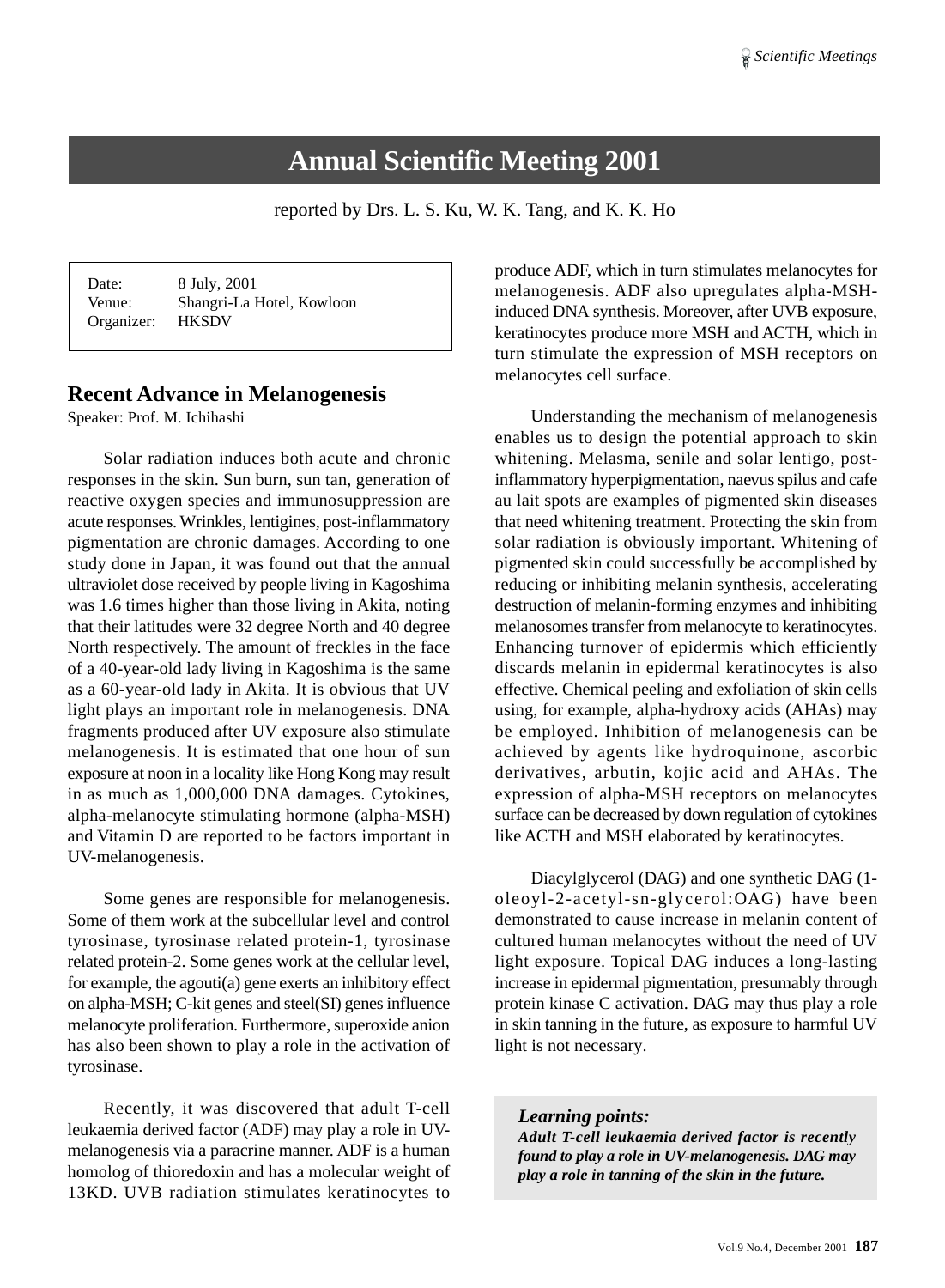### **Dermatomycoses of the Feet – More than Meets the Eye at First Sight?**

Speaker: Dr. B. Sigurgeirsson

### **Introduction**

Dermatomycoses of the feet were common skin disease. Recent studies had shown a prevalence of two to 10% for onychomycosis and 10-20% for tinea pedis. Its prevalence in Iceland was about 8.6%. Both conditions were sometimes considered trivial but they could have severe impact on quality of life.

### **Classification**

The disease was classified according to the clinical features: dermatophytosis simplex, (or complex when concurrent bacterial infection was present), moccasin type, vesicular type and onychomycosis.

### **Risk factors and clinical presentations of dermatophytosis of the feet**

The risk factors of dermatophytosis of the feet included age, family history, warm/humid climate, occlusive footwear, close contact with infected people, diabetes mellitus and immunocompromised state.

The disease affected both sexes with male more common, and increased with age. However, there was increasing incidence of dermatophytosis noted in the west. It might be related to the increasing number of elder people, use of public facilities and occlusive footwear coming into fashion.

Fissuring, inflammation, itching and pain were common presenting features. Dermatophytosis affected the quality of life by causing embarrassment, difficulty in nail trimming or discomfort in wearing shoes, etc. Pain and id reaction were frequently overlooked in patients suffering from dermatophytosis of feet. Pain could be due to paronychia, onychogryphosis, fissure from dry skin and bullae.

Dermatophytosis, frequently presenting as intertrigo, was an important risk factor for bacterial infection such as erysipelas and cellulitis of the legs. Overlook of it could be fatal.

### **Other presentations and associations**

Dermatophytosis could occasionally cause otitis externa and autoinoculation.

There were reports of dermatophytosis leading to flares of atopic eczema, to trigger asthma and perennial rhinitis. Erythema nodosum, erythema multiforme and other reactive dermatoses have also been found to be associated with dermatophytosis.

### **Treatment aspects**

The speaker highlighted the importance of treating any concurrent bacterial infection in associated with dermatophytosis. Patients with onychomycosis should be followed up long enough after treatment to ensure complete cure of the disease, as relapse was common.

### *Learning points:*

*Dermatomycoses of the feet are common, which may be associated with severe symptoms and complication and have significant adverse impact on quality of life.*

### **New Entities of Bullous Disease**

Speaker: Prof. X. J. Zhu

Bullous disease is a special entity of skin dermatoses that characterized by vesicle, blister or simply erosion. These can be further classified as congenital and acquired blistering dermatoses. With the great achievements made in the last 20 years on molecular biology, electron microscopy and genetic analysis, new entities of immuno-bullous disease such as paraneoplastic pemphigus (PNP) and IgA pemphigus were defined. The gene mutations of rare congenital epidermolysis bullosa (EB) such as dominant dystrophic epidermolysis bullosa pruriginosa (DDEB-P) and generalized atrophic benign epidermolysis bullosa (GABEB) were also identified.

In the past two years, a total of four cases of PNP were diagnosed in Peking University First Hospital in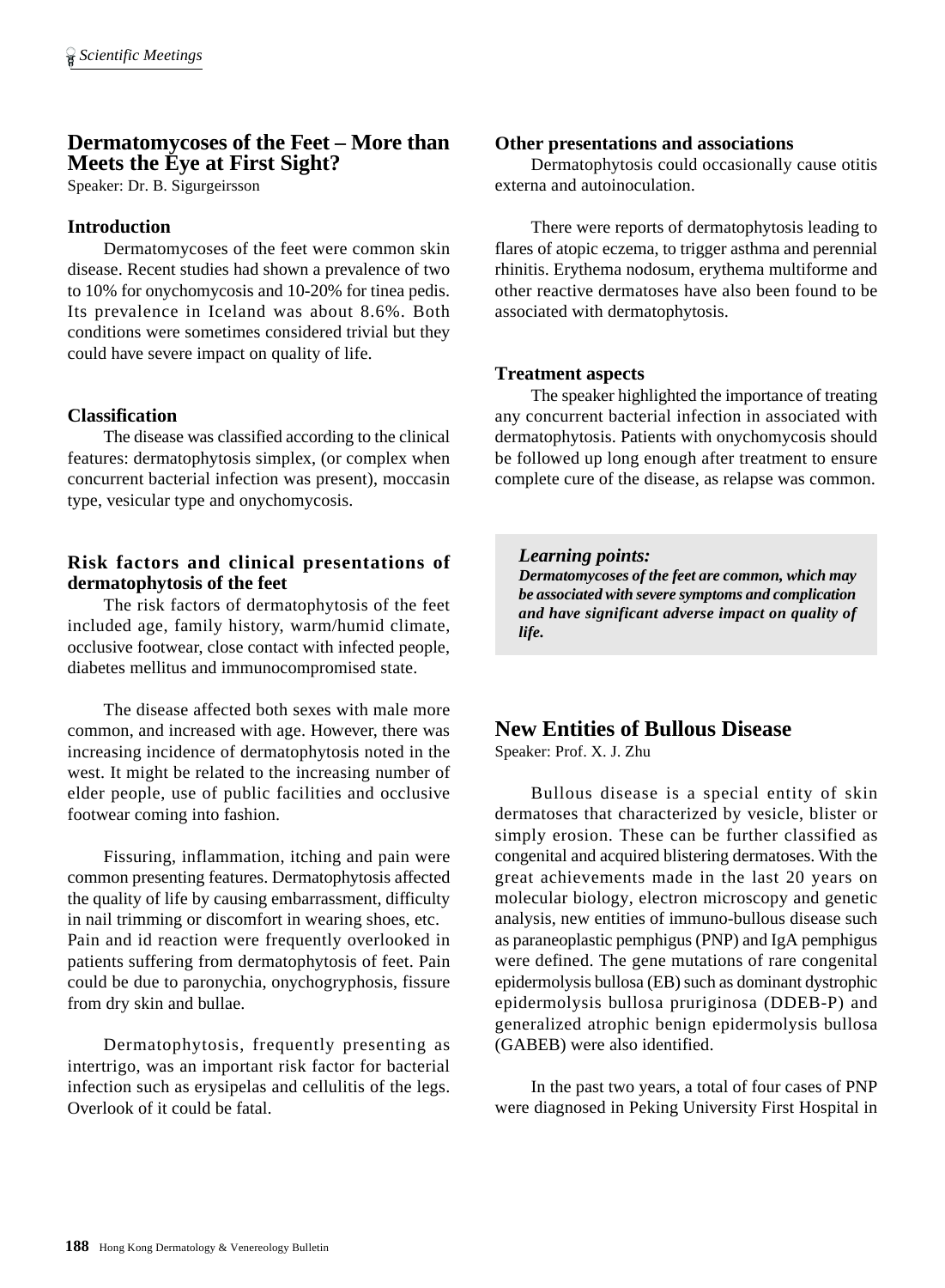Beijing. Three male and one female patients, aging from 17 to 44, presented with severe oral and conjunctival mucosal involvement that was not responded to high dose systemic therapy. The clinical features of PNP resemble pemphigus vulgaris, pemphigus foliaceus, erythema multiforme and lichen planus. All histological specimens of four cases showed lymphocytic infiltration at dermoepidermal junction, suprabasal cleft, sparse necrotic keratinocyte and basal cell liquefaction. IgG and C3 were positive at intercellular and dermoepidermal junction by direct immunofluoresence method. The autoantigens were identified as 190 kd and 210 kd by immunoblotting method that is corresponding to desmoplakin located in cytoplasmic plaques of desmosome. Extensive investigations of the underlying neoplasm showed all of them had Castleman disease, a benign lymphocytic neoplasm. And all patients improved gradually after surgical excision of the Castleman disease.

Dominant dystrophic epidermolysis bullosa pruriginosa (DDEB-P) is a new variant of dystrophic epidermolysis bullosa characterized by prurigonodularis-like features over limbs and dystrophic nail. Dr. Yu-Yun Lee and Dr. Uitto demonstrated a G-to-A transition at nucleotide 6724 with exon 85, which converted a glycine to an arginine within the triplehelical domain of the type VII collagen, COL7A1 gene. A big Chinese family with DDEB-P were extensively studied by PCR-based molecular technologies. It revealed a G-to-A transition at nucleotide 6110 with exon 73 of COL7A1 that converted a glycine substitution mutation within the triple-helical domain of the type VII collagen. The affected family individuals bear the mutation and such mutation was not found in unaffected family member, healthy individuals and unrelated DEB patients.

Generalized atrophic benign epidermolysis bullosa (GABEB), characterized by generalized blisters, skin atrophy, alopecia, scarceness of eyelashes, eyebrows and suprapubic hair, nail dystrophy and dental anomalies, was first described by Hashimoto in 1976. The ultrastructural examination of a Chinese family with GABEB revealed fissures in lamina lucida of basement membrane zone (BMZ). Immunofluorescence assay using a monoclonal antibody recognizing the extracellular domain of the 180 kDa bullous pemphigoid antigen (BPAg2) showed a loss of fluorescent signal in BMZ of the skin. DNA sequencing reveals a homozygous mutation of C899G in exon 11 of COL17A1 gene. It results in a substitution of S265C, which located in a highly conserved region of the intracellular domain of BPAg2. A novel polymorphic substitution of C798G in exon 10 of COL17A1 gene, which results in a 1233M change in BPAg2, is a common polymorphic allele in a limited Chinese population.

### *Learning points:*

*Paraneoplastic pemphigus is characterized by severe mucosal involvement with typical direct immunofluorescence and autoantigens that is not responded to systemic steroid. The principle management is to identify and remove the underlying neoplasm.*

## **The Implications of Acute HIV Infection**

Speaker: Dr. S.S. Lee

In the past, Human Immunodeficiency Virus (HIV) infection has long been viewed as a chronic infection and its management is not different from cancers. However, the discovery of different phases of HIV infection which include uninfected, primary and chronic phase, has changed this concept and hence its clinical and public health implications.

### **Different phases of HIV infection**

HIV infection can be viewed as three different phases, an uninfected phase, primary phase and chronic phase. Uninfected phase simply means before the exposure of HIV. The primary phase can be divided into an acute phase and an early phase. The acute phase, occurring in the first three months after contracting HIV, is characterized by the presence of HIV antigen without HIV antibody. The early phase occurs around three to five months after contracting HIV and is characterized by the presence of both HIV antigen and antibody. After the primary phase, viral dynamics reach a steady state or a viral set point in which there is a balance between viral replication and destruction, marking the onset of chronic phase.

In fact, the term acute HIV infection is interchangeable with primary HIV infection that states the early phase of disease progress shortly after HIV inoculation. In clinical practice, non-specific sign and